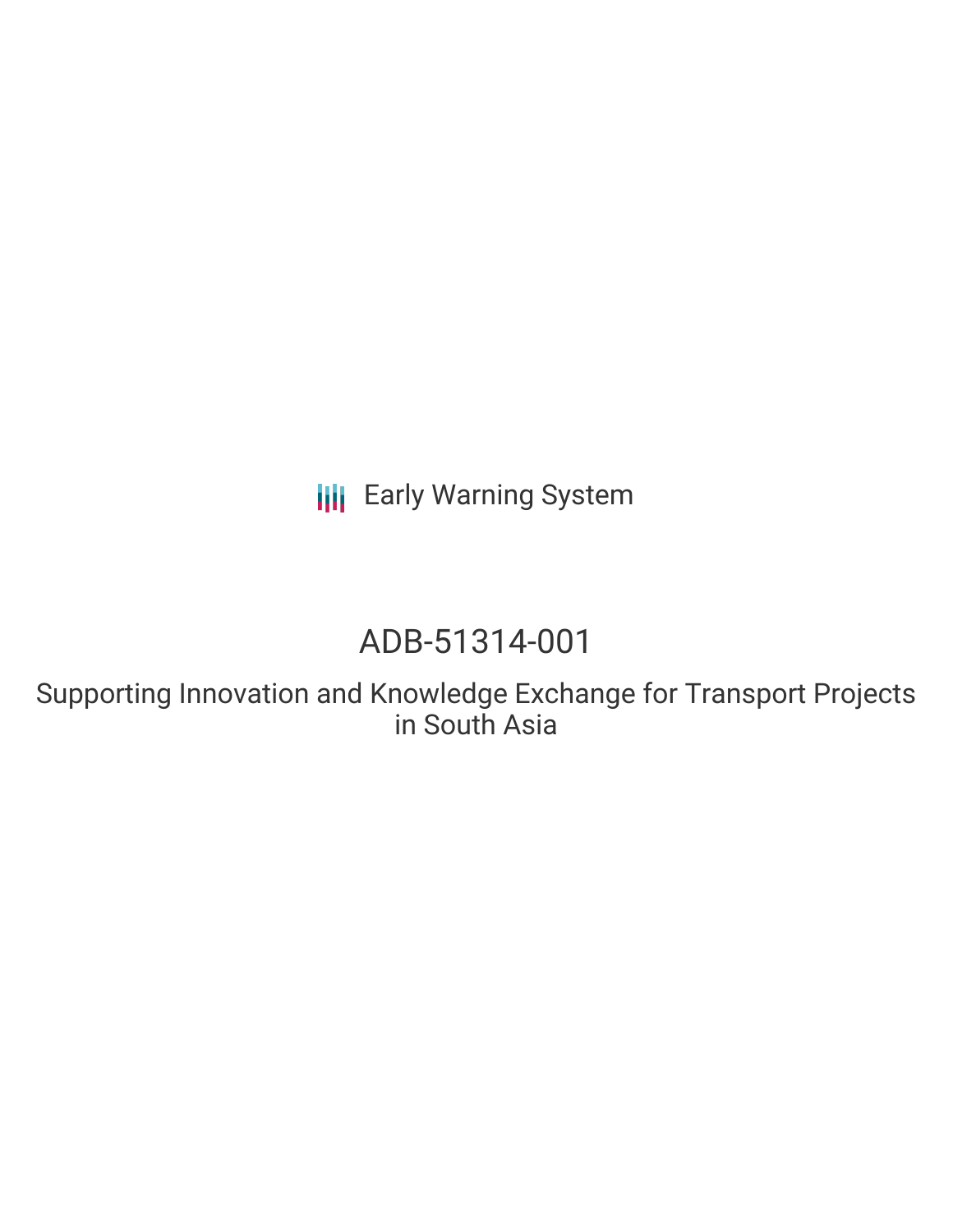

#### **Quick Facts**

| <b>Countries</b>               | Bangladesh, Bhutan, India, Nepal, Sri Lanka |
|--------------------------------|---------------------------------------------|
| <b>Financial Institutions</b>  | Asian Development Bank (ADB)                |
| <b>Status</b>                  | Active                                      |
| <b>Bank Risk Rating</b>        |                                             |
| <b>Voting Date</b>             | 2018-07-17                                  |
| <b>Sectors</b>                 | <b>Technical Cooperation, Transport</b>     |
| <b>Investment Amount (USD)</b> | \$1.50 million                              |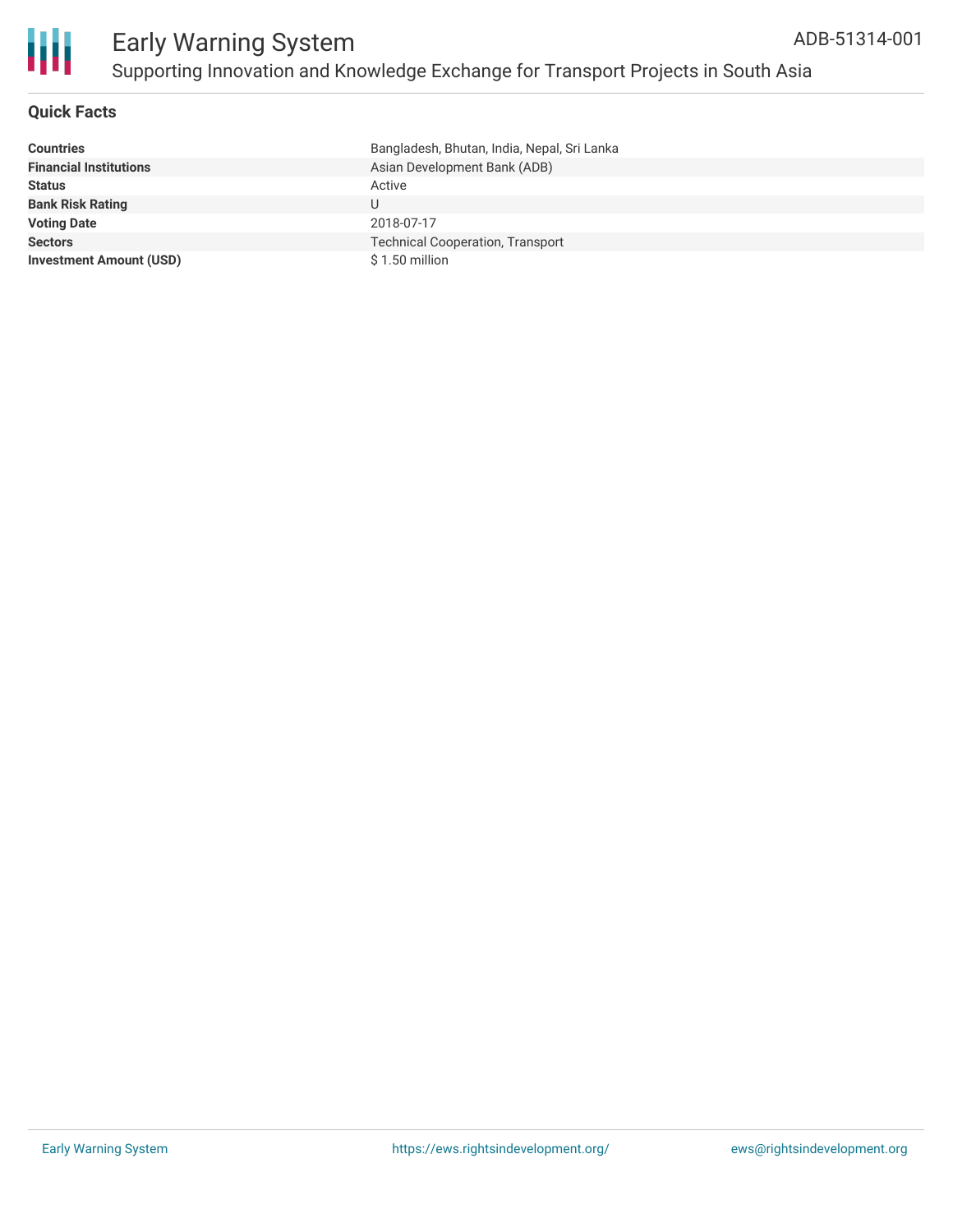

#### **Project Description**

According to the bank website, the transaction technical assistance (TA) facility will provide project preparation and implementation support to a number of projects in SARD DMCs, as well as implement knowledge exchange and capacity building activities for a number of executing agencies and implementing agencies. The TA will also support the development and implementation of innovative features in at least four projects being implemented in 2018 -2020 or proposed for approval in 2019- 2020. Innovative features such as road and rail safety, engineering design, resettlement and rehabilitation, environmental issues, disaster risk management including climate change risks, gender mainstreaming, communication, asset management, and project finance, will be accomplished through knowledge exchange, collaborative learning, or South-South partnership.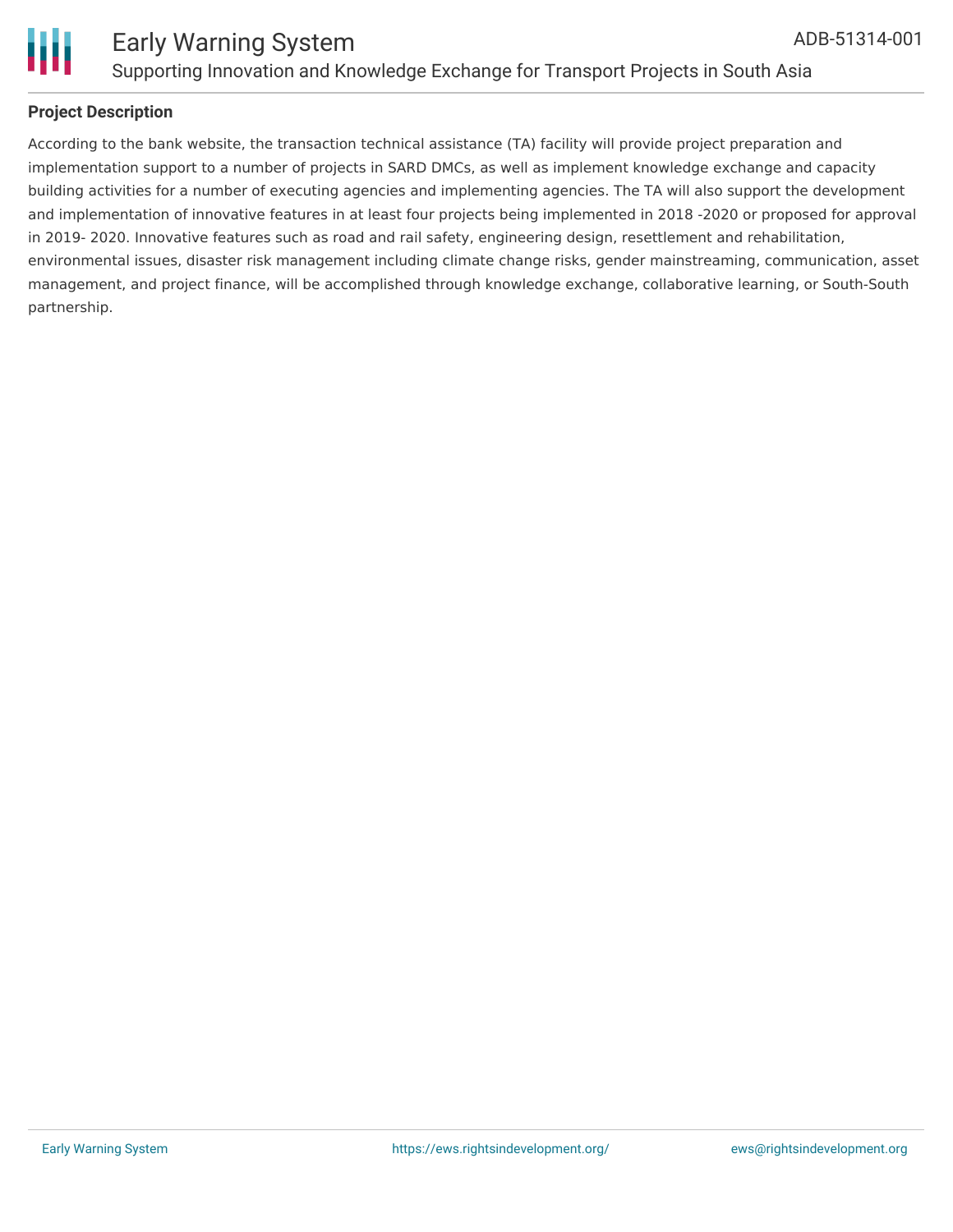

### Early Warning System Supporting Innovation and Knowledge Exchange for Transport Projects in South Asia

#### **Investment Description**

Asian Development Bank (ADB)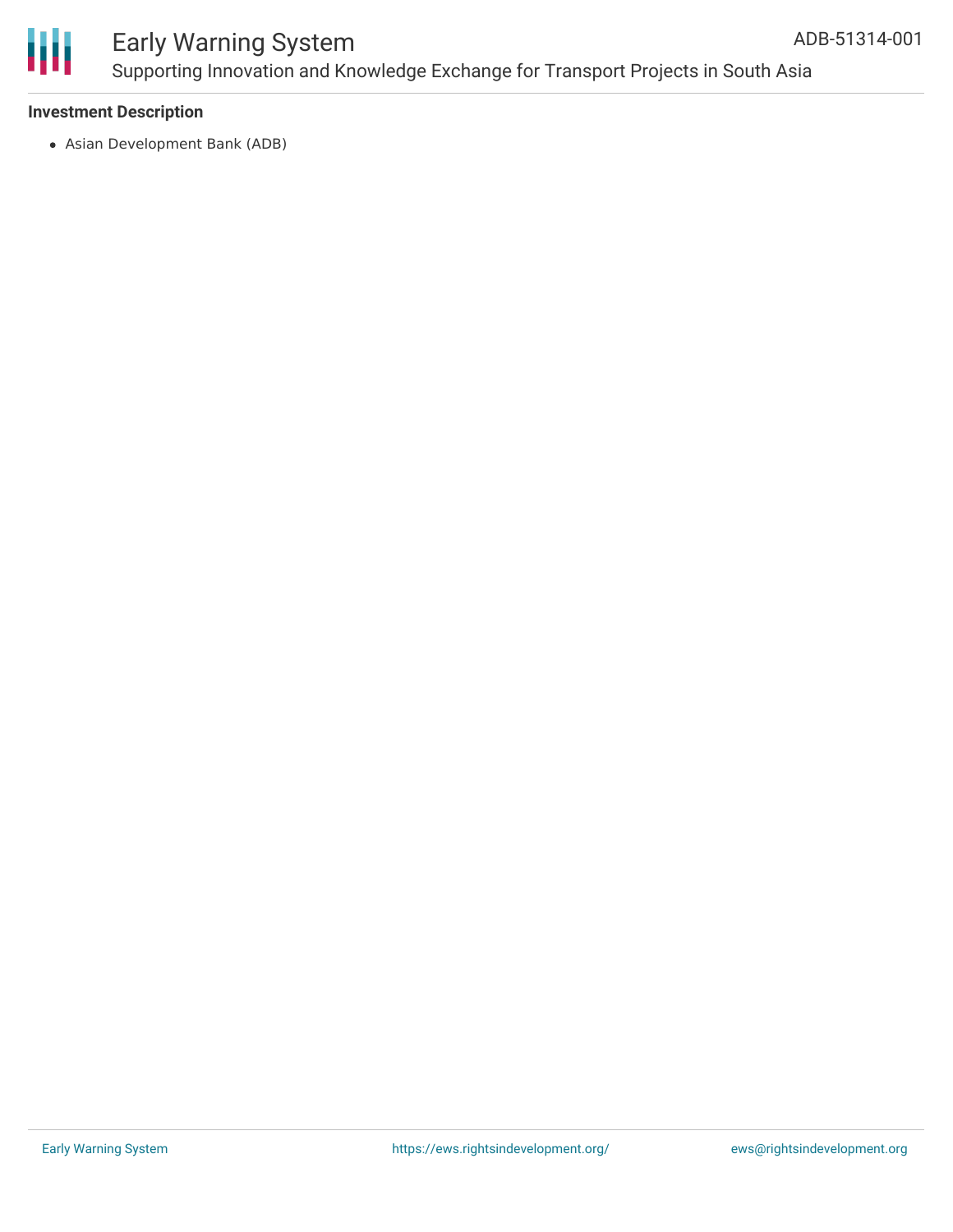

### Early Warning System Supporting Innovation and Knowledge Exchange for Transport Projects in South Asia

#### **Contact Information**

Responsible ADB Officer Yangzom, Karma Responsible ADB Department South Asia Department Responsible ADB Division Transport and Communications Division, SARD Executing Agencies Asian Development Bank 6 ADB Avenue, Mandaluyong City 1550, Philippines

#### **ACCOUNTABILITY MECHANISM OF ADB**

The Accountability Mechanism is an independent complaint mechanism and fact-finding body for people who believe they are likely to be, or have been, adversely affected by an Asian Development Bank-financed project. If you submit a complaint to the Accountability Mechanism, they may investigate to assess whether the Asian Development Bank is following its own policies and procedures for preventing harm to people or the environment. You can learn more about the Accountability Mechanism and how to file a complaint at: http://www.adb.org/site/accountability-mechanism/main